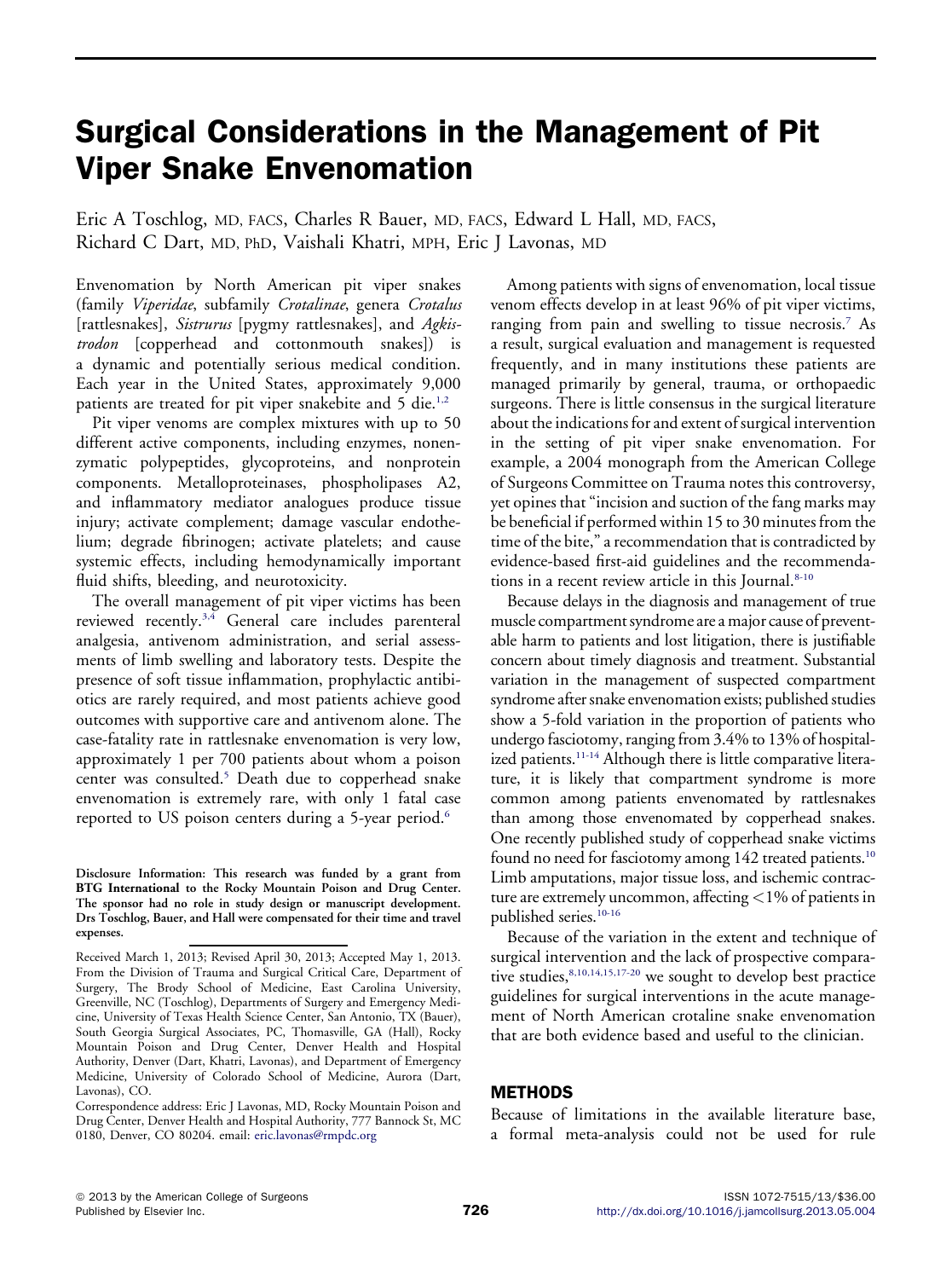development. Therefore, we used a structured process to achieve evidence-informed consensus recommendations. Two authors (Dart, Lavonas) recruited panel members based on their published envenomation research and clinical experience. A panel of 4 members was chosen to provide sufficient diversity in subspecialty expertise, practice environment, and typical envenomating snake species. Background and qualifications of the panel members are summarized in Table 1.

The consensus process was managed by an independent professional facilitator. Before the in-person panel meeting, one conference call was used to define project scope and key clinical questions. Each clinical question was developed as a "foreground question" and, wherever possible, questions were structured in PICO (Patient, Intervention, Comparison, Outcome) format to improve the ability to address the question in an evidence-based fashion.[21](#page-8-0) After the conference call, the facilitator completed one round of asynchronous panel deliberation, a modified Delphi technique, to work toward consensus before the panel meeting. This 1-day meeting was held in Denver, Colorado on September 7, 2012.

To provide the panel members with a complete literature base, a systematic literature search was completed to identify articles relevant to key clinical questions, using the search strategy outlined in [Table 2](#page-2-0). All citations identified from the search strategy were imported into an EndNote database (version X4). Duplicates were removed and an electronic filter was used to remove references containing the keywords mouse, rat, cellular, in vivo, or, in vitro. Two researchers (Khatri and Lavonas) reviewed the titles and abstracts of all articles to identify those that might contain original data about the issues identified in preliminary panel deliberations relevant to the study purpose. In the event of disagreement, the article was pulled and reviewed. A preliminary article list was circulated to the panel members before the conference call. After the call, panel members nominated additional articles for review. Each panel member received a summary and a full-text reproduction of each article for use during panel deliberations.

The panel defined consensus as at least 3 members voting to support a recommendation and no member expressing strong objection. One additional author (Lavonas) participated in the panel meeting but did not vote. Structured note taking and verbatim transcription were used to capture decisions and supporting reasoning accurately. Sponsor representatives were not present for the panel meeting and did not participate in the development of clinical questions, evidence evaluation, panel recommendations, or manuscript development.

Table 1. Background and Qualifications for Panel Members

| <b>Panel member</b> | <b>Background and qualifications</b> |
|---------------------|--------------------------------------|
| Dr Charles Bauer    | Board certifications                 |
|                     | General Surgery                      |
|                     | <b>Emergency Medicine</b>            |
|                     | Current positions                    |
|                     | Adjunct Professor of Surgery,        |
|                     | Orthopedic Surgery, and              |
|                     | <b>Emergency Medicine</b>            |
|                     | Current institution                  |
|                     | University of Texas Health Science   |
|                     | Center-San Antonio                   |
| Dr Richard Dart     | Board certifications                 |
|                     | <b>Emergency Medicine</b>            |
|                     | Medical Toxicology                   |
|                     | Current positions                    |
|                     | Director, Rocky Mountain Poison      |
|                     | and Drug Center                      |
|                     | Professor of Emergency Medicine      |
|                     | and Clinical Pharmacy                |
|                     | Current institution                  |
|                     | Denver Health and Hospital           |
|                     | Authority                            |
|                     | University of Colorado School        |
|                     | of Medicine                          |
| Dr Edward Hall      | Board certifications                 |
|                     | General Surgery                      |
|                     | Current positions                    |
|                     | General, Vascular and Non-Cardiac    |
|                     | Thoracic Surgeon                     |
|                     | Current institution                  |
|                     | South Georgia Surgical Associates/   |
|                     | Archbold Memorial Hospital           |
| Dr Eric Toschlog    | Board certifications                 |
|                     | General Surgery                      |
|                     | Surgical Critical Care               |
|                     | Current positions                    |
|                     | Chief, Acute Care Surgery            |
|                     | Current institution                  |
|                     | East Carolina University Brody       |
|                     | School of Medicine/Vidant Health     |
|                     | System                               |

Recommendations were developed using GRADE (Grading of Recommendations, Assessment, Develop-ment, and Evaluation) methodology.<sup>[22](#page-8-0)</sup> In keeping with GRADE guidelines, the quality of evidence was formally graded, then factors including importance of the outcomes that treatment prevents, magnitude, and certainty of the treatment effect, risks, and burdens of therapy, and costs were considered to generate a strong or weak recommendation.<sup>[23](#page-8-0)</sup> Definitions used in GRADE evaluations are presented in [Table 3](#page-2-0). The use of GRADE methodology to formulate evidence-based treatment recommendations has been widely adopted, including by surgical specialty societies.<sup>[25-29](#page-8-0)</sup>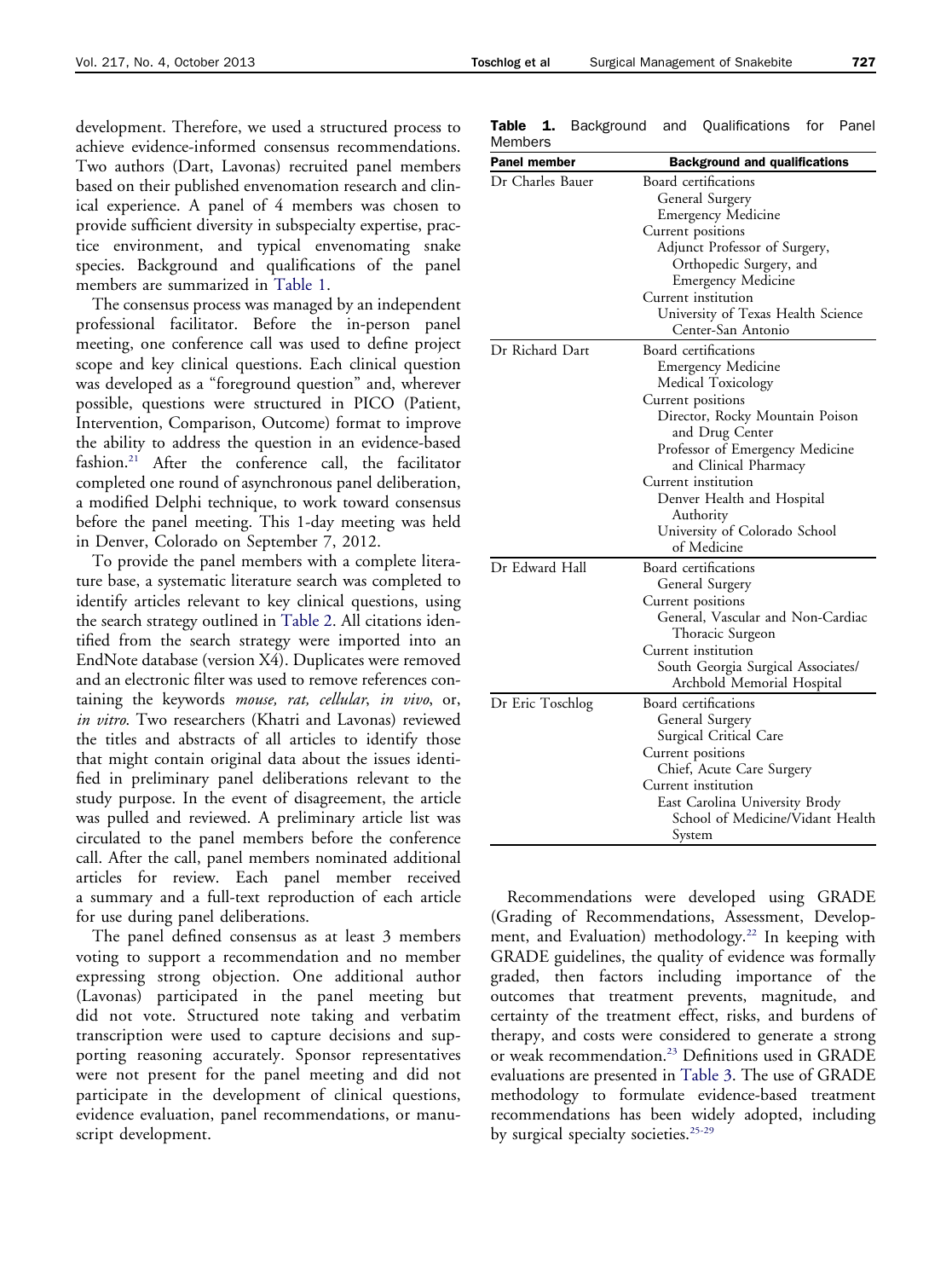| <b>Database</b>                       | <b>Search terms</b>                                                                                                                                                                                                                                                                                                                                                                                                                                                                                                                                                                                                                                                                                                                    | Date of final search | <b>Citations retrieved</b> |
|---------------------------------------|----------------------------------------------------------------------------------------------------------------------------------------------------------------------------------------------------------------------------------------------------------------------------------------------------------------------------------------------------------------------------------------------------------------------------------------------------------------------------------------------------------------------------------------------------------------------------------------------------------------------------------------------------------------------------------------------------------------------------------------|----------------------|----------------------------|
| PubMed<br>$(01/01/1997 - 04/30/2012)$ | Crotalid Venoms, Snake Venoms, Snake Bites, Viperidae,<br>Agkistrodon, Crotalus (MeSH key word) or [CroFab<br>or Crotaline immune Fab or FabAV.mp<br>Limit: English language                                                                                                                                                                                                                                                                                                                                                                                                                                                                                                                                                           | 7/27/2012            | 3,006                      |
| Ovid MEDLINE<br>$(1997 - 2012)$       | Crotalid Venoms, Snake Venoms, Snake Bites, Viperidae,<br>Agkistrodon, Crotalus (MeSH key word) or [CroFab<br>or Crotaline immune Fab or FabAV.mp<br>Limit: English language                                                                                                                                                                                                                                                                                                                                                                                                                                                                                                                                                           | 7/27/2012            | 2,769                      |
| EMBASE*<br>$(1997 - 2012)$            | Crotalid venoms, snake venoms, snake bites, Viperidae,<br>Agkistrodon, Crotalus, Crotaline immune Fab, FabAV<br>Limit: English language                                                                                                                                                                                                                                                                                                                                                                                                                                                                                                                                                                                                | 7/27/2012            | 4,389                      |
|                                       | $\mathbf{u}$ , $\mathbf{v}$ , $\mathbf{v}$ , $\mathbf{v}$ , $\mathbf{v}$ , $\mathbf{v}$ , $\mathbf{v}$ , $\mathbf{v}$ , $\mathbf{v}$ , $\mathbf{v}$ , $\mathbf{v}$ , $\mathbf{v}$ , $\mathbf{v}$ , $\mathbf{v}$ , $\mathbf{v}$ , $\mathbf{v}$ , $\mathbf{v}$ , $\mathbf{v}$ , $\mathbf{v}$ , $\mathbf{v}$ , $\mathbf{v}$ , $\mathbf{v}$ ,<br>.<br>$\overline{1}$ $\overline{1}$ $\overline{1}$ $\overline{1}$ $\overline{1}$ $\overline{1}$ $\overline{1}$ $\overline{1}$ $\overline{1}$ $\overline{1}$ $\overline{1}$ $\overline{1}$ $\overline{1}$ $\overline{1}$ $\overline{1}$ $\overline{1}$ $\overline{1}$ $\overline{1}$ $\overline{1}$ $\overline{1}$ $\overline{1}$ $\overline{1}$ $\overline{1}$ $\overline{1}$ $\overline{$ |                      |                            |

<span id="page-2-0"></span>

|  | Table 2. |  |  | Search Strategy |
|--|----------|--|--|-----------------|
|--|----------|--|--|-----------------|

Medical Subject Headings (MeSH): Crotalid Venoms/po [Poisoning], Crotalid Venoms/to [Toxicity], Snake Venoms/po [Poisoning], Snake Venoms/to [Toxicity], Snake Bites/dt [Drug Therapy], Snake Bites/th [Therapy].

\*EMBASE: Crotalid venoms AND (intoxication OR toxicity), Snake venoms AND (intoxication OR toxicity), Snake bites AND (drug therapy OR therapy).

## RESULTS

The search identified 2,989 citations, 179 of which were retrieved for additional review. On full-text article review and reviewing references, 42 articles were selected by panel members for structured summaries. Only one randomized clinical trial involving the treatment of crotaline snakebite with antivenom has ever been published, and the report of this trial contained few data about surgical considerations.<sup>30</sup>

The panel identified 4 key questions highly relevant to surgeons who manage crotaline snakebite victims. These questions will be listed here. Unanimous consensus of the 4 panel members was achieved on all questions. The panel was determined to focus on issues specific to surgeons and to refer to a recently published treatment algorithm for overall management considerations.<sup>[3](#page-7-0)</sup> These recommendations are specific to patients with North American *Crotalinae* envenomation; they do not apply to patients with coral snake envenomation (genera

Table 3. Definitions of Quality of Evidence

| <b>Quality of evidence</b> | <b>Definition</b>                                                                                                                                |  |  |
|----------------------------|--------------------------------------------------------------------------------------------------------------------------------------------------|--|--|
| High                       | Further research is very unlikely to<br>change our confidence in the<br>estimate of effect                                                       |  |  |
| Moderate                   | Further research is likely to have an<br>important impact on our confidence<br>in the estimate of effect and may change<br>the estimate          |  |  |
| $_{\text{low}}$            | Further research is likely to have an<br>important impact on our confidence<br>in the estimate of effect and is likely<br>to change the estimate |  |  |
| Very low                   | Any estimate of effect is uncertain                                                                                                              |  |  |

(Reprinted from Guyatt et al, $^{24}$  with permission.)

Micrurus and Micruroides), nor to patients bitten by snakes that are not indigenous to the United States. These recommendations do not apply to out-of-hospital (eg, first aid, wilderness medicine, or low resource) settings. These recommendations are not meant to be applied to patients with mild envenomation for whom surgical intervention is historically neither requested nor performed. In this review, the term compartment syndrome is intended to include the equivalent of increased subcutaneous overpressure in the digits.

Question 1: In patients envenomated by crotaline snakes, does early excision of tissue near the bite site improve outcomes (ie, local and systemic venom effects), compared with standard care alone (including antivenom, if indicated)?

# Recommendation: Excision of tissue to remove venom is not recommended because it has not been shown to improve outcomes, and can be harmful or disfiguring. (Strong recommendation based on moderate-quality evidence.)

Early removal of venom by surgical means is theoretically valuable, and this practice was once recommended and widely used.<sup>31-36</sup> Various authors describe surgical exploration of the wound with excision of all visibly envenomated tissue or, more simply, excision of an arbitrary margin of tissue surrounding the fang marks. These older articles, which were observational studies with no contemporaneous comparison group, provide very low-quality evidence for benefit. Patients in these studies typically did not receive antivenom and did receive interventions such as tourniquet administration and ice-water immersion, which have been shown to worsen tissue outcomes[.37,38](#page-8-0) The outcomes of patients treated with early excision were dismal by modern standards; failed grafts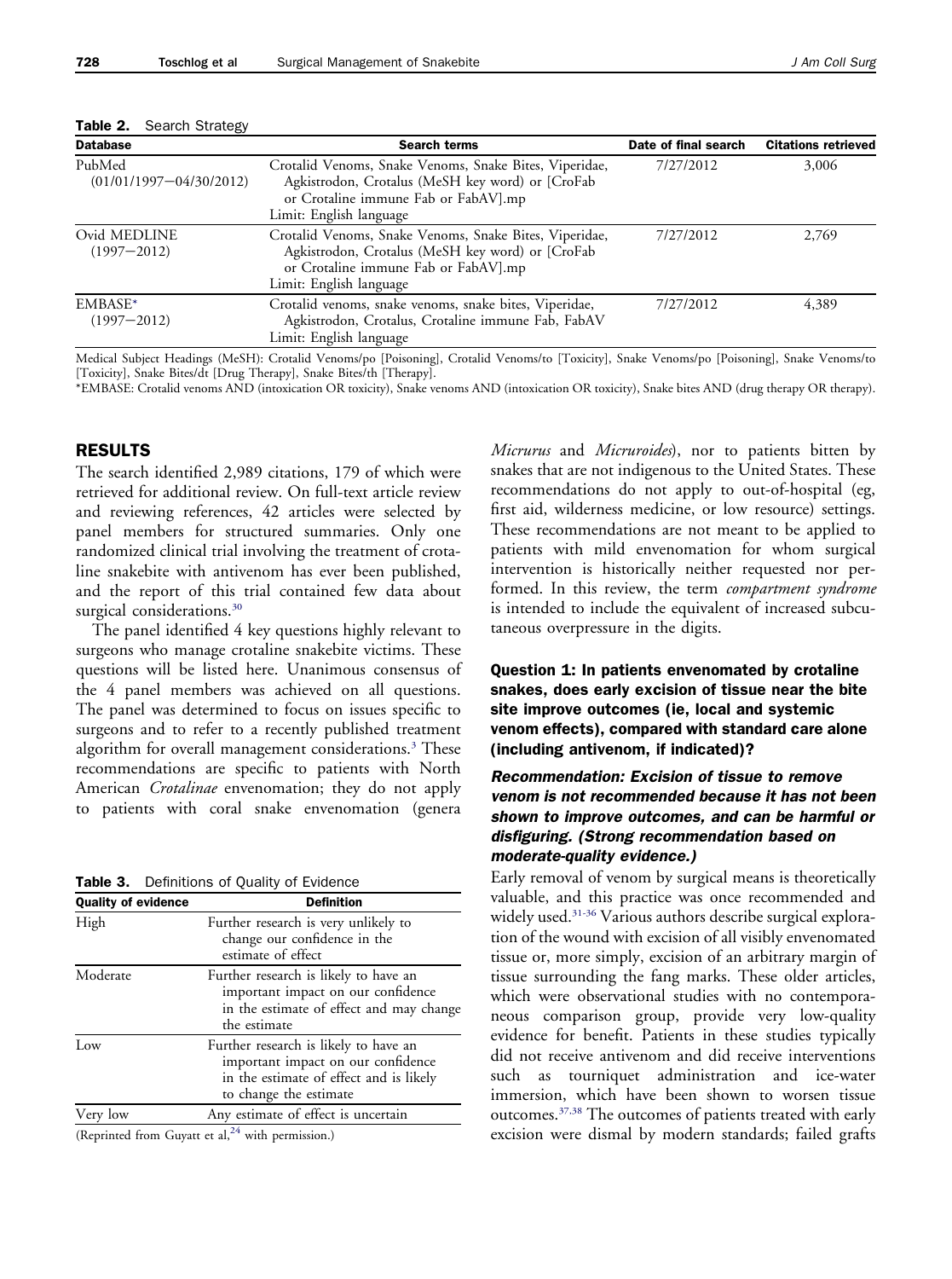and flaps, osteomyelitis, and amputations, which are rarely described in modern series, were common.<sup>[32,33,35](#page-8-0)</sup>

Modern noninvasive therapy, including early antivenom administration, is generally safe and achieves better outcomes than are described in these historical articles. A recent meta-analysis found that acute hypersensitivity reactions occur in approximately 8% of patients treated with Crotalidae Polyvalent Immune Fab (ovine) (CroFab; BTG International).<sup>39</sup> These reactions are usually mild and rarely require discontinuation of antivenom treatment. Serum sickness develops in approximately 13% of patients, a rate less than half of that reported with older, equine-derived antivenom.[39](#page-8-0) Antivenom administration reliably halts the progression of both local tissue and systemic effects of envenomation, although recurrence of both local tissue and hematologic venom effects can occur after initial successful treatment[.7,30,40-44](#page-7-0) Studies conducted using equine antivenom, which is no longer available in the United States, show that, although pit viper venom initiates tissue injury cascades that cannot be fully halted by rescue therapy with antivenom, antivenom administration effectively limits the extent of necrosis in animal models.<sup>[45](#page-8-0)</sup> A well-conducted rabbit study comparing equine antivenom alone, debridement and fasciotomy alone, or a combination found that antivenom was the most effective approach to reduce myonecrosis and preserve muscle mass and function.<sup>46</sup> These studies have not been repeated with ovine Fab antivenom. Although a prospective observational study collecting serial compartment pressure measurements before and after administration of ovine Fab antivenom plus mannitol was started, study results have not been published.<sup>[47](#page-9-0)</sup>

It is important to note that no clinical trials have compared early excision to therapy with antivenom alone, and no trials have evaluated whether adding early excision to antivenom therapy improves outcomes. Although an observational study reported that, "wound excision after hospitalization was associated with a statistically significant decrease in overall complication rates in patients with grade II or greater envenomation," analysis of the data presented does not support that conclusion.<sup>[48](#page-9-0)</sup> There is strong concordance among clinical trials and observational studies showing that excellent results are usually achieved using antivenom therapy without incisions or excisions.[7,11,14,15,30,41-44,49-55](#page-7-0)

A related technique intended to remove venom from the site of injection, application of suction to the bite site, was once recommended as a first-aid technique to be applied by lay persons and other nonsurgeons, and sometimes applied in the hospital or emergency department setting. Incision over the bite site was sometimes recommended as an adjunct to suction. Neither incision

nor suction is recommended as standard care by US and international organizations.<sup>[9,56](#page-8-0)</sup> Good evidence shows that this practice is ineffective and poses risks to both the victim and rescuers.<sup>9,57-63</sup>

Debridement of necrotic tissue late in the clinical course is appropriate and should follow generally accepted surgical principles. No specific evidence could be found to define any situation in which wounds containing necrotic tissue from snake envenomation should be managed differently from wounds from other causes, such as localized pressure necrosis, burns, and acute or chronic vascular insufficiency. In their practice, the authors find that envenomated tissue that appears necrotic in the initial days after snake envenomation often survives, and that waiting for necrotic tissue to definitively declare itself can reduce the extent of debridement. This is concordant with an electron micrography study, which showed necrotic muscle fibers intertwined within muscle fascicles in which adjacent fibers are alive.<sup>64</sup> Similarly, no literature could be found that specifically addresses the management of snakebite puncture wounds to tendon sheaths; by default, management of these injuries should follow established surgical principles. Animal studies and rare human case reports demonstrate that viper venom metalloproteinases and phospholipases A2 cause cartilage destruction, suggesting that washout might be beneficial in cases involving venom injection into a joint.<sup>[65-67](#page-9-0)</sup>

Question 2: What is the most appropriate method of establishing or disproving the diagnosis of compartment syndrome in a victim with signs or symptoms suggestive of compartment syndrome?

Recommendation: Because snake envenomation often mimics compartment syndrome, the diagnosis of compartment syndrome should not be made based on "soft signs" (eg, firm compartments, pain out of proportion to apparent injury, pain with passive stretch) alone. Tissue pressure measurement is the preferred method to establish or disprove the diagnosis of compartment syndrome and should be performed whenever technically feasible to avoid misdiagnosis and unnecessary surgery. In anatomic locations where tissue pressure measurement cannot be performed (eg, digits), the diagnosis of compartment syndrome should be made only when clear evidence of neurologic dysfunction and/or vascular compromise are present. Clinical diligence, including serial re-examination, is often required. (Strong recommendation based on moderate-quality evidence.)

Crotaline envenomation often mimics compartment syndrome. Venom components, including histamine- and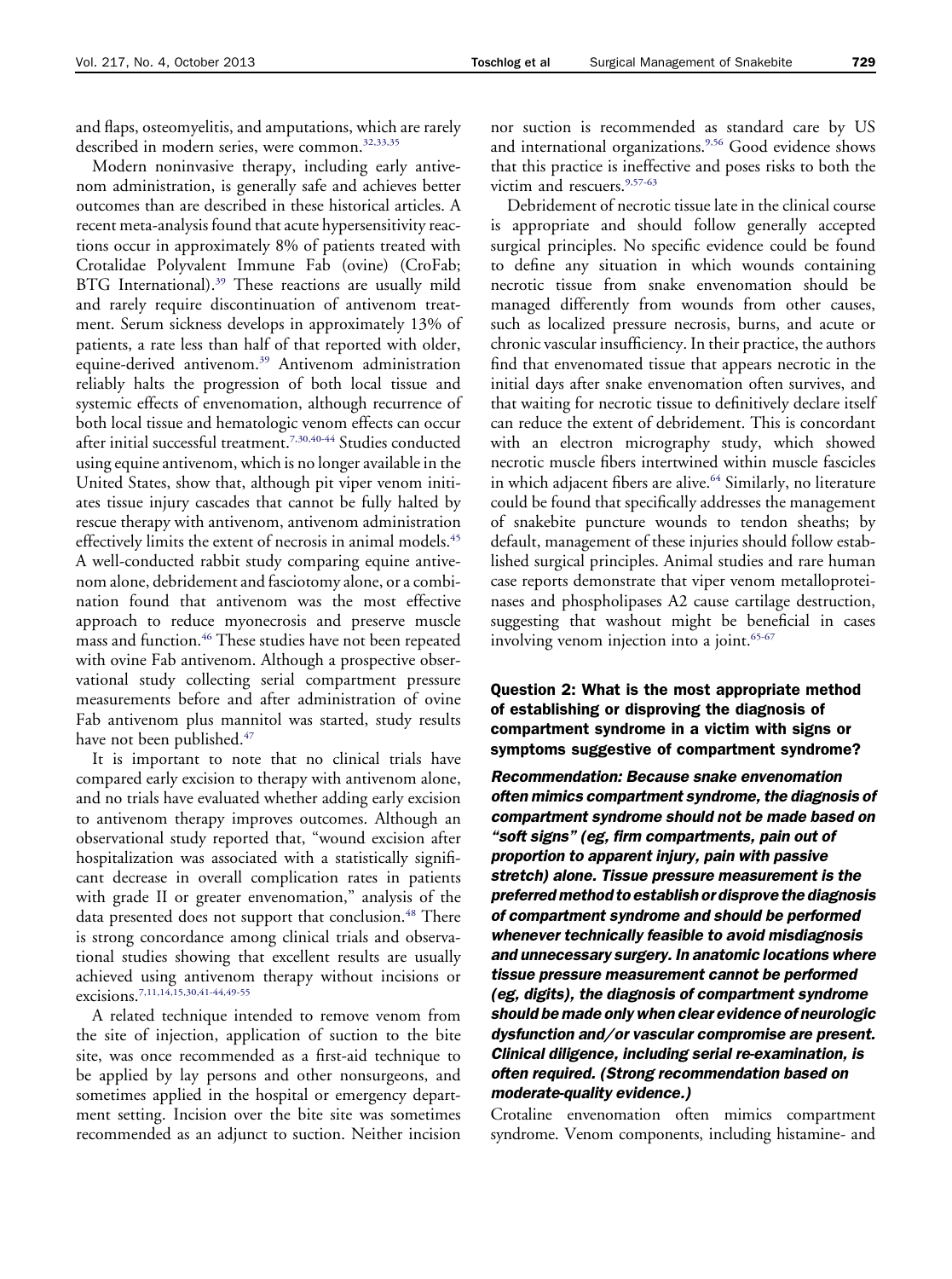bradykinin-like factors, rapidly enter the lymphatic system. Careful animal studies have demonstrated that injection of venom into the subcutaneous space typically causes subcuta-neous tissue hypertension with normal subfascial pressures.<sup>[68](#page-9-0)</sup> Snake envenomation can produce pain, swelling, tenderness, induration, paresthesias, color changes (eg, bluish discoloration from bruising), and diminished pulses in the envenomated extremity, mimicking the initial signs of deep muscle compartment syndrome. However, true muscle compartment syndrome from snakebite is quite rare. A prospective observational study in patients with limb envenomations by rattlesnakes showed that most victims have greater blood flow in the envenomated limb than in the nonenvenomated limb.<sup>69</sup> In one large case series of patients treated in a tertiary referral center with a large population of severely envenomated rattlesnake victims, only 8 of 236 (3.4%) patients were treated with a fasciotomy or digital dermotomy[.12,13](#page-8-0) Although compartment syndrome remains a clinical diagnosis primarily, the trigger for fasciotomy and digital dermotomy must be based on something other than clinical appearance.

As with abdominal compartment syndrome, a combination of measured elevated pressures and consistent physical findings are optimal to establish the diagnosis of compartment syndrome. In contrast to the typical trauma situation, in which the index of suspicion for compartment syndrome should be high and fasciotomy performed at the first concerning signs, nearly all patients with firm, swollen limbs from snake envenomation do not have deep muscle compartment syndrome. The diagnosis of compartment syndrome requires confirmation, particularly if hard signs of neurovascular compromise are absent. Techniques for measuring compartment syndrome in the forearm and leg have been well described[.18,70-72](#page-8-0) The threshold subfascial compartment pressure that should prompt intervention has been hotly debated; absolute tissue pressures in excess of 30 to 45 mmHg, tissue pressures within 30 mmHg of the diastolic blood pressure, and tissue pressures within 40 mmHg of the mean arterial pressure have all been proposed.<sup>72</sup>

Accurate and reliable measurement of tissue pressures in the digits and in subfascial portions of the hand and foot might not be possible; in these locations, physical examination and assessment of arterial blood flow by Doppler might be the only diagnostic tools available.

Question 3: In patients with crotaline snake envenomation to the extremities who do not have compartment syndrome, does prophylactic fasciotomy (ie, fasciotomy performed before the diagnosis of compartment syndrome is

established), alone or in addition to standard therapy including antivenom, improve outcomes?

# Recommendation: Prophylactic fasciotomy does not improve outcomes and should not be performed for the treatment of snakebite. (Strong recommendation based on moderate-quality evidence.)

In many centers, the practice of routinely performing fasciotomy in patients with snake envenomation and considerable limb swelling was once commonly advocated as a method of preventing compartment syndrome and avoiding the risk of allergic reaction to equine-derived, whole IgG antivenom.<sup>[51](#page-9-0)</sup> Busy surgical centers that once advocated this approach have abandoned it, as the safety record of ovine Fab antivenom has become established, with attendant improvement in outcomes.<sup>11</sup>

In addition to problems with scarring and wound healing, fasciotomy can worsen muscle damage in snakebite victims. In a well-conducted porcine study, despite clear improvements in compartment pressure, envenomated limbs undergoing fasciotomy had considerably more myonecrosis than limbs not undergoing fasciotomy.<sup>[73](#page-9-0)</sup> Because antivenom administration reduces limb swelling and improves elevated compartment pressures, antivenom administration is preferred over fasciotomy for patients who do not have elevated muscle compartment pressures and signs of syndrome. As with all cases in which compartment syndrome might be present or developing, clinical vigilance is essential to proper management.

Question 4: In patients with crotaline snake envenomation to the extremities for whom the diagnosis of compartment syndrome (or, in the digits, tissue overpressure syndrome) has been established, does fasciotomy, alone or in addition to standard therapy including antivenom, improve outcomes?

Recommendations: Fasciotomy is not recommended as first-line therapy in patients with snake venom induced compartment syndrome because data from animals and humans does not establish that it improves outcomes. (Strong recommendation based on moderate-quality evidence.)

Administer antivenom to all patients with compartment syndrome because antivenom administration reduces tissue pressures and myonecrosis and can eliminate the need for fasciotomy. (Strong recommendation based on moderate-quality evidence.)

Fasciotomy is indicated for patients in whom the diagnosis of compartment syndrome is clearly established and who do not improve after appropriate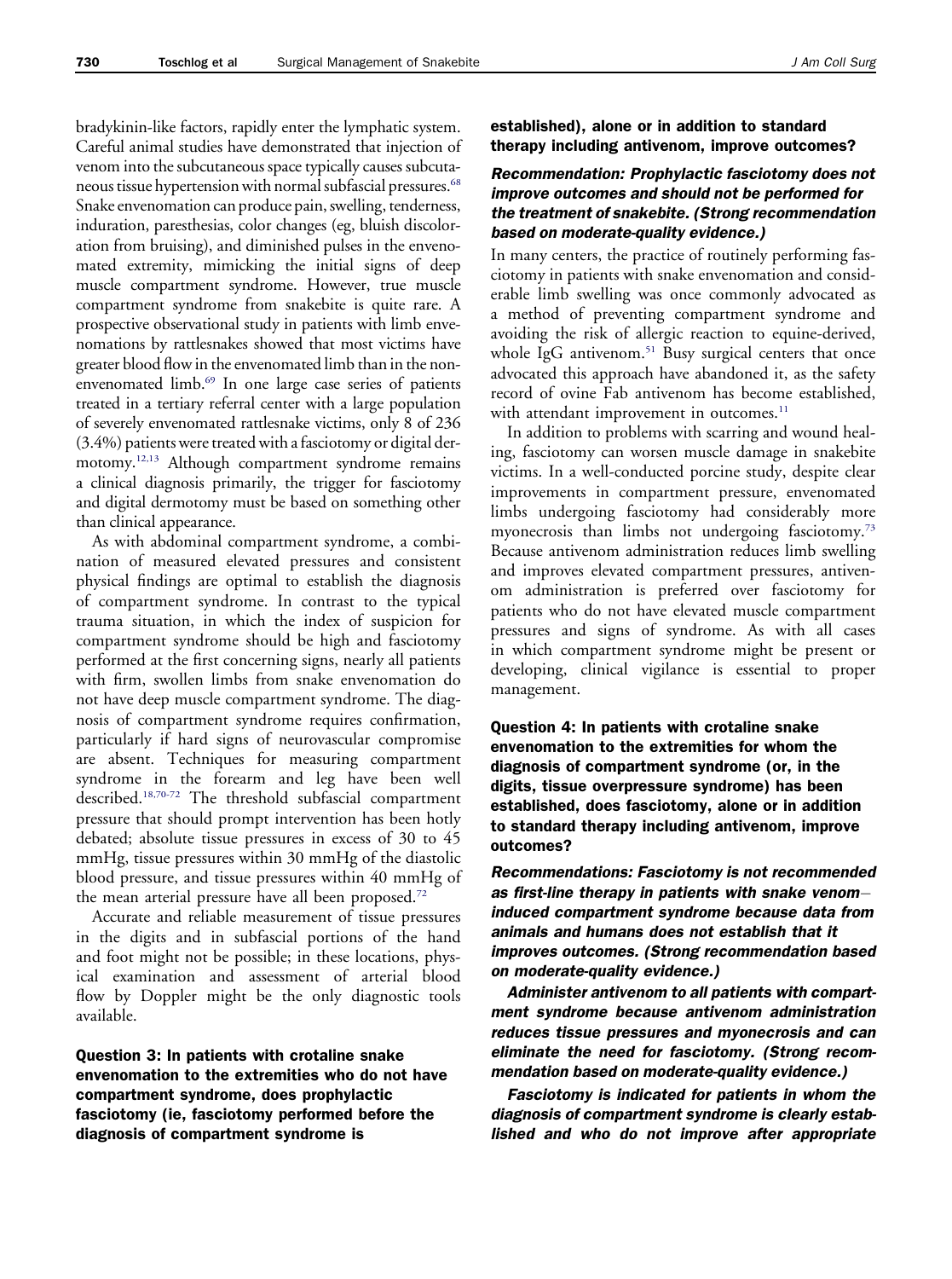<span id="page-5-0"></span>doses of antivenom. (Strong recommendation based on moderate-quality evidence.)

In patients with very high tissue pressures or who have hard signs of compartment syndrome and delayed presentation, administer antivenom when preparing for fasciotomy. Although fasciotomy should not be delayed in patients at high risk of permanent injury, it is appropriate to reassess the patient before anesthesia/incision to determine whether compartment syndrome persists and fasciotomy is still required. (Weak recommendation based on low-quality evidence.)

Administration of adequate doses of antivenom reduces compartment pressure in animal experiments and human case reports and can eliminate the need for fasciotomy[.11,42,63,74-77](#page-8-0) In contrast to fasciotomy, antivenom administration reduces myonecrosis in the envenomated limbs of experimental animals[.73](#page-9-0) Therefore, antivenom administration is indicated in all cases of compartment syndrome,

> Pressures > 30 - 40 mmHg

Give Antivenom\* Give Antivenom\* and Prepare for Operation

Elevated Pressure & Evidence of Neurovascula Compromise

Reassess: Do Signs of Compartment Syndrome Persist?

and also for all cases involving substantial progressive limb swelling in which the clinician believes that compartment syndrome might develop. A typical dose is at least 4 to 6 vials of antivenom, repeated as necessary until the patient is stable; administration instructions are widely available.<sup>[3,78](#page-7-0)</sup>

Although a recent evidence-based review concluded that, "the current evidence does not support the use of fasciotomy or dermotomy following Crotalinae envenomation with elevated intracompartmental pressures," it is clear that antivenom administration does not always prevent the need for fasciotomy, and delayed restoration of tissue perfusion causes harm[.19,79](#page-8-0) In light of the large body of evidence supporting the use of fasciotomy in compartment syndrome caused by fractures, crush injuries, and electrical burns, it is logical that fasciotomy should be performed in cases where aggressive antivenom therapy fails to correct impaired tissue perfusion. Based on the experience of high-volume centers, these cases are uncommon, affecting <4% of both adults and children with snake envenomation.<sup>10,12,13,50,52</sup>

> Pressures < 30 - 40 mmHg

> > Normal Pressure & No Evidence of Neurovascular Compromise

Serial Exams Repeat Pressures if Clinical Concern

Normal Pressures & Evidence of Neurovascula Compromise

Give Antivenom\* Consider Alternate Diagnosis or Error in Compartment Pressure Measurement



Reassess: Elevated Pressures Persists?

Elevated Pressure & No Evidence of Neurovascular Compromise

Figure 1. Evaluation and management of suspected extremity compartment syndrome (excluding digits). \*Standard treatment includes supportive care and antivenom as indicated. See <http://www.biomedcentral.com/1471-227X/11/2>.

Ensure Standard Treatment is Being Given\*

Perform Detailed Neurovascular Exam

Measure Compartment **Pressure**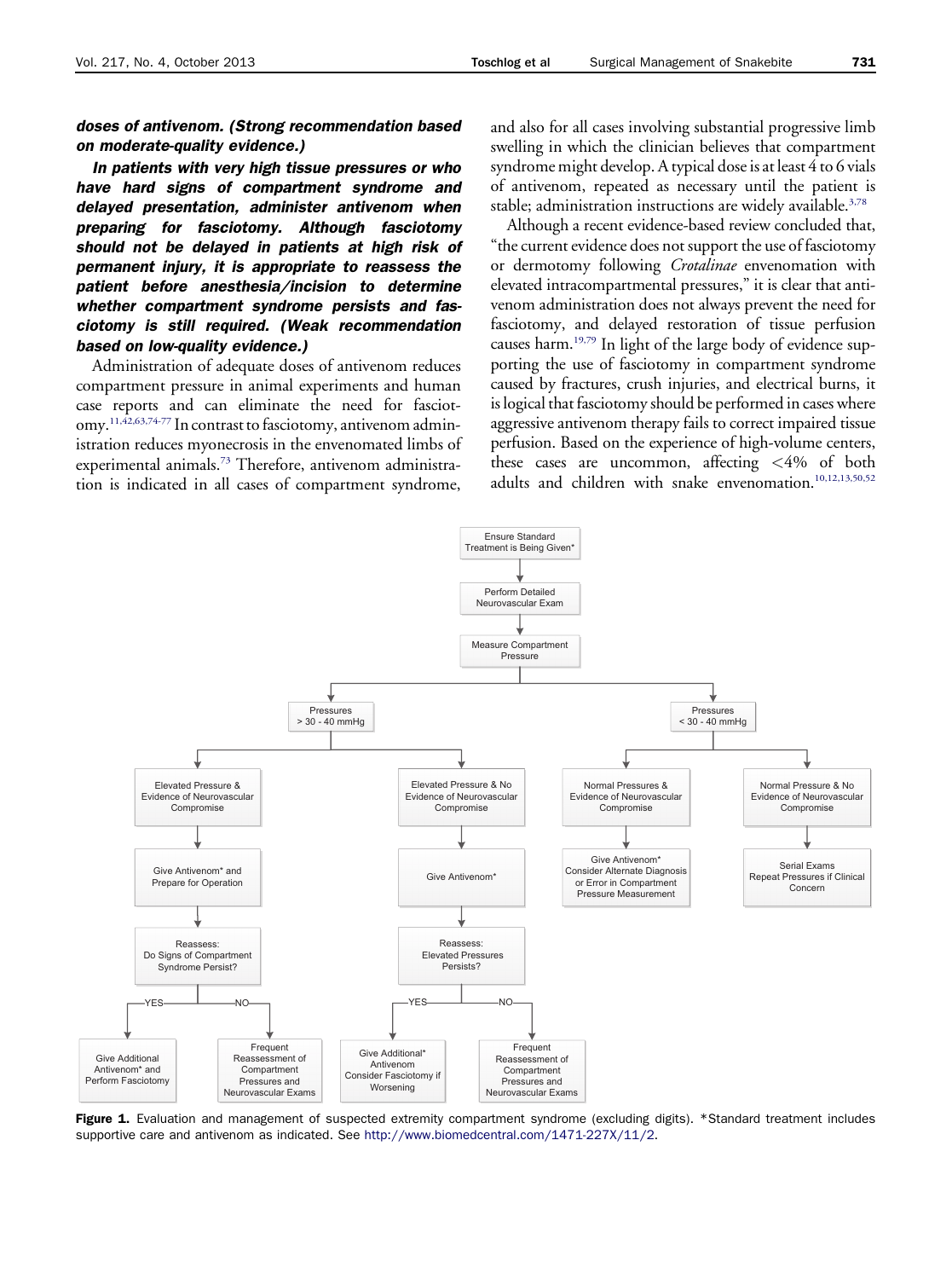A suggested treatment algorithm for patients with compartment syndrome is provided in [Figure 1](#page-5-0). Given the safety profile of modern Fab biologics, an adequate trial of antivenom (minimum of 4 to 6 vials, given intravenously over 1 hour) should be administered before fasciotomy is undertaken. The ideal dose of antivenom in this situation has not been studied. Although several of the authors recommend empiric administration of high antivenom doses (10 to 20 vials) to rapidly reduce compartment pressure in limb-threatening envenomations, no evidence supports this practice. Fasciotomy is sometimes required even in antivenom-treated patients.[79](#page-9-0) A practical approach is to make preoperative arrangements during the antivenom infusion, particularly if tissue pressures are very high or if the patient's presentation was delayed. It is important to reassess the patient and repeat compartment pressure measurements before anesthesia to determine whether compartment syndrome still exists. The key, as with cases of traumainduced tissue injury, is clinical vigilance.

A modified treatment algorithm for patients with envenomation to body sites where accurate tissue pressure measurement is not possible, such as the digits and subfascial portions of the hand and foot, is provided in Figure 2. Digit dermotomy, if necessary, is performed under local anesthetic. A lateral incision is made through the skin of the finger and extended into a midlateral release by spreading to avoid damage to neurovascular structures.<sup>[80](#page-9-0)</sup>

#### **DISCUSSION**

The literature base for evaluating surgical interventions in crotaline snake envenomation consists primarily of wellconducted animal studies and human observational reports. Taken together, these data show a dramatic



Figure 2. Evaluation and management of suspected digit compartment syndrome. \*Standard treatment includes supportive care and antivenom as indicated. See [http://www.biomedcentral.](http://www.biomedcentral.com/1471-227X/11/2) [com/1471-227X/11/2.](http://www.biomedcentral.com/1471-227X/11/2)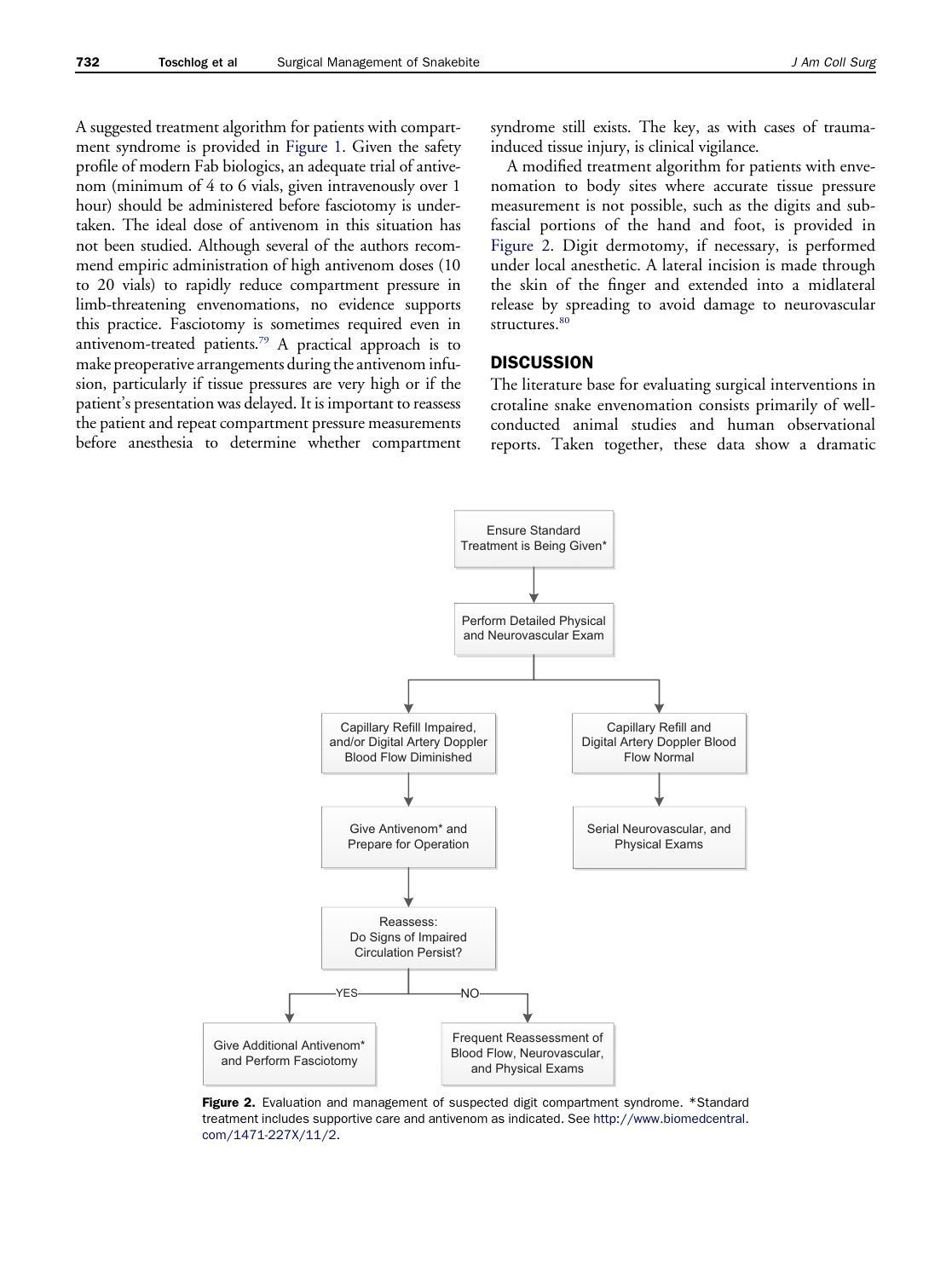<span id="page-7-0"></span>improvement in outcomes achieved in moderate to severe snake envenomation cases since the widespread adoption of antivenom use. Accordingly, recent reviews show a strong consensus that mechanical removal of venom, whether by excision or incision/suction, should no longer be performed.

Compartment syndrome is a dreaded complication in acute care, trauma, and orthopaedic surgery. Delays in the diagnosis and treatment of compartment syndrome can lead to severe, permanent disability, and clinical vigilance is paramount.

Compartment syndrome caused by snake envenomation differs in 2 important ways from compartment syndrome caused by fractures, crush injury, or burns. First, unlike these other conditions, snake envenomation causes superficial edema and increased subcutaneous tissue pressure that often mimics compartment syndrome. Snake envenomated extremities are often swollen, tense, and tender, and patients report severe pain and pain with passive stretch. However, as noted previously, deep muscle compartment pressures can be normal in the face of elevated subcutaneous pressures, and envenomation typically produces increased, not decreased, limb perfusion[.68,69](#page-9-0) To avoid unnecessary surgery, confirmation in the form of measured tissue hypertension, evidence of decreased distal perfusion, or impairment of nerve function should be present before the diagnosis of compartment syndrome is considered to be established in snakebite cases.

The second critical difference is that, unlike compartment syndrome from other causes, an effective medical therapy is available to prevent and treat compartment syndrome from snakebite. Antivenom reduces intracompartmental pressures and prevents myonecrosis in animal studies.<sup>[63,73,77,81](#page-9-0)</sup> Antivenom administration is followed by decreased edema in most treated patients, and several case reports describe resolution of compartment syndrome after antivenom administration.<sup>[42,75,76](#page-8-0)</sup> Because modern antivenom is safe and avoids the pain, scarring, and infection risk from fasciotomy, we advocate an aggressive antivenom-first strategy for patients with suspected compartment syndrome. Clinical vigilance is essential to this approach. Patients who fail to improve after antivenom administration and those who present for care only after compartment syndrome has been present for several hours require operative intervention to preserve the threatened limb. Clinical experience from busy centers suggests that these cases are, or should be, rare.<sup>10-12,48,50,52</sup>

Although it is clear from these data that compartment syndrome is likely overdiagnosed and that timely antivenom administration can preclude the need for fasciotomy in most cases, the literature leaves more questions than

answers. Perhaps the most important of these is whether fasciotomy, antivenom, or a combination of therapies improve functional outcomes in patients when compart-ment syndrome develops from pit viper envenomation.<sup>[82](#page-9-0)</sup> Other important knowledge gaps include the dose of antivenom required to reduce compartment pressures, the role of subcutaneous vs deep compartment pressure measurements in man, the role (if any) of mannitol or hypertonic saline administration, and a cost-benefit analysis of antivenom- vs surgical-based treatment approaches.

## **CONCLUSIONS**

With the advent and widespread availability of safe antivenom, urgent surgical intervention in the form of incisions (fasciotomy) or excisions (debridement) is rarely required in the acute management of crotaline snake envenomation.

## Author Contributions

Study conception and design: Dart, Lavonas

- Acquisition of data: Khatri, Lavonas
- Analysis and interpretation of data: Toschlog, Bauer, Hall, Dart, Khatri, Lavonas
- Drafting of manuscript: Toschlog, Khatri, Lavonas
- Critical revision: Toschlog, Bauer, Hall, Dart, Khatri, Lavonas

Acknowledgment: The authors would like to thank Stacie Smith, MA for facilitating the in-person panel meeting. Also, we would like to thank Dr Jerry Jurkovich for critically reviewing the manuscript.

#### **REFERENCES**

- 1. [O'Neil ME, Mack KA, Gilchrist J, Wozniak EJ. Snakebite](http://refhub.elsevier.com/S1072-7515(13)00362-1/sref1) [injuries treated in United States emergency departments,](http://refhub.elsevier.com/S1072-7515(13)00362-1/sref1) [2001-2004. Wilderness Environ Med 2007;18:281](http://refhub.elsevier.com/S1072-7515(13)00362-1/sref1)-[287.](http://refhub.elsevier.com/S1072-7515(13)00362-1/sref1)
- 2. [Langley RL. Animal-related fatalities in the United States-an](http://refhub.elsevier.com/S1072-7515(13)00362-1/sref2) [update. Wilderness Environ Med 2005;16:67](http://refhub.elsevier.com/S1072-7515(13)00362-1/sref2)-[74.](http://refhub.elsevier.com/S1072-7515(13)00362-1/sref2)
- 3. [Lavonas EJ, Ruha AM, Banner W, et al. Unified treatment](http://refhub.elsevier.com/S1072-7515(13)00362-1/sref3) [algorithm for the management of crotaline snakebite in the](http://refhub.elsevier.com/S1072-7515(13)00362-1/sref3) [United States: results of an evidence-informed consensus work](http://refhub.elsevier.com/S1072-7515(13)00362-1/sref3)[shop. BMC Emerg Med 2011;11:2.](http://refhub.elsevier.com/S1072-7515(13)00362-1/sref3)
- 4. [Anz AW, Schweppe M, Halvorson J, et al. Management of](http://refhub.elsevier.com/S1072-7515(13)00362-1/sref4) [venomous snakebite injury to the extremities. J Am Acad](http://refhub.elsevier.com/S1072-7515(13)00362-1/sref4) [Orthop Surg 2010;18:749](http://refhub.elsevier.com/S1072-7515(13)00362-1/sref4)-[759.](http://refhub.elsevier.com/S1072-7515(13)00362-1/sref4)
- 5. [Walter FG, Stolz U, Shirazi F, McNally J. Epidemiology of](http://refhub.elsevier.com/S1072-7515(13)00362-1/sref5) [severe and fatal rattlesnake bites published in the American](http://refhub.elsevier.com/S1072-7515(13)00362-1/sref5) [Association of Poison Control Centers' Annual Reports. Clin](http://refhub.elsevier.com/S1072-7515(13)00362-1/sref5) [Toxicol \(Phila\) 2009;47:663](http://refhub.elsevier.com/S1072-7515(13)00362-1/sref5)-[669](http://refhub.elsevier.com/S1072-7515(13)00362-1/sref5).
- 6. [Seifert SA, Boyer LV, Benson BE, Rogers JJ. AAPCC database](http://refhub.elsevier.com/S1072-7515(13)00362-1/sref6) [characterization of native US venomous snake exposures,](http://refhub.elsevier.com/S1072-7515(13)00362-1/sref6) [2001-2005. Clin Toxicol \(Phila\) 2009;47:327](http://refhub.elsevier.com/S1072-7515(13)00362-1/sref6)-[335.](http://refhub.elsevier.com/S1072-7515(13)00362-1/sref6)
- 7. [Lavonas EJ, Kokko J, Schaeffer TH, et al. Short-term](http://refhub.elsevier.com/S1072-7515(13)00362-1/sref7) [outcomes after Fab antivenom therapy for severe crotaline](http://refhub.elsevier.com/S1072-7515(13)00362-1/sref7) [snakebite. Ann Emerg Med 2011;57:128](http://refhub.elsevier.com/S1072-7515(13)00362-1/sref7)-[137.e3](http://refhub.elsevier.com/S1072-7515(13)00362-1/sref7).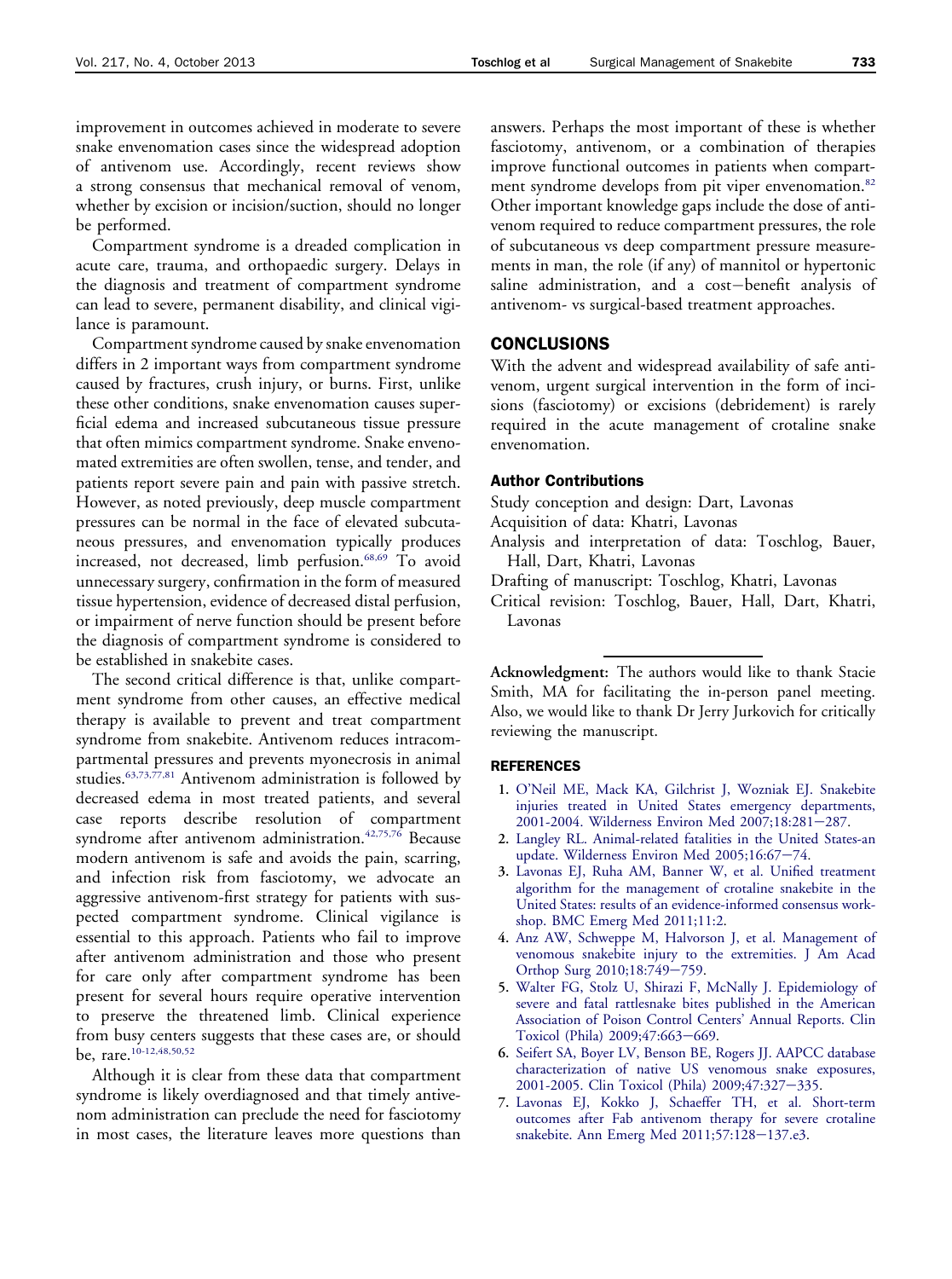- <span id="page-8-0"></span>8. Cribari C. Management of Poisonous Snakebites. Chicago: American College of Surgeons Committee on Trauma, 2004. Available at: [http://www.facs.org/trauma/publications/](http://www.facs.org/trauma/publications/snakebite.pdf) [snakebite.pdf](http://www.facs.org/trauma/publications/snakebite.pdf). Accessed February 12, 2013.
- 9. [Markenson D, Ferguson JD, Chameides L, et al. Part 13:](http://refhub.elsevier.com/S1072-7515(13)00362-1/sref8) [First aid: 2010 American Heart Association and American](http://refhub.elsevier.com/S1072-7515(13)00362-1/sref8) [Red Cross International Consensus on First Aid Science with](http://refhub.elsevier.com/S1072-7515(13)00362-1/sref8) [Treatment Recommendations. Circulation 2010;122\[Suppl 2\]:](http://refhub.elsevier.com/S1072-7515(13)00362-1/sref8) [S582](http://refhub.elsevier.com/S1072-7515(13)00362-1/sref8)-[S605.](http://refhub.elsevier.com/S1072-7515(13)00362-1/sref8)
- 10. [Walker JP, Morrison RL. Current management of copperhead](http://refhub.elsevier.com/S1072-7515(13)00362-1/sref9) snakebite. J Am Coll Surg  $2011;212:470-474$ ; discussion [474](http://refhub.elsevier.com/S1072-7515(13)00362-1/sref9)-[475.](http://refhub.elsevier.com/S1072-7515(13)00362-1/sref9)
- 11. [Corneille MG, Larson S, Stewart RM, et al. A large single](http://refhub.elsevier.com/S1072-7515(13)00362-1/sref10)[center experience with treatment of patients with crotalid enve](http://refhub.elsevier.com/S1072-7515(13)00362-1/sref10)[nomations: outcomes with and evolution of antivenin therapy.](http://refhub.elsevier.com/S1072-7515(13)00362-1/sref10) [Am J Surg 2006;192:848](http://refhub.elsevier.com/S1072-7515(13)00362-1/sref10)-[852](http://refhub.elsevier.com/S1072-7515(13)00362-1/sref10).
- 12. [Tanen D, Ruha A, Graeme K, Curry S. Epidemiology and](http://refhub.elsevier.com/S1072-7515(13)00362-1/sref11) [hospital course of rattlesnake envenomations cared for at](http://refhub.elsevier.com/S1072-7515(13)00362-1/sref11) [a tertiary referral center in Central Arizona. Acad Emerg](http://refhub.elsevier.com/S1072-7515(13)00362-1/sref11) [Med 2001;8:177](http://refhub.elsevier.com/S1072-7515(13)00362-1/sref11)-[182](http://refhub.elsevier.com/S1072-7515(13)00362-1/sref11).
- 13. [Tokish JT, Benjamin J, Walter F. Crotalid envenomation: the](http://refhub.elsevier.com/S1072-7515(13)00362-1/sref12) [southern Arizona experience. J Orthop Trauma 2001;15:5](http://refhub.elsevier.com/S1072-7515(13)00362-1/sref12)-[9.](http://refhub.elsevier.com/S1072-7515(13)00362-1/sref12)
- 14. [Watson LI, Spivey C, Menon CR, et al. An evaluation of snake](http://refhub.elsevier.com/S1072-7515(13)00362-1/sref13) [bites and antivenin use at a regional medical center. Am Surg](http://refhub.elsevier.com/S1072-7515(13)00362-1/sref13) [2010;76:755](http://refhub.elsevier.com/S1072-7515(13)00362-1/sref13)-[758](http://refhub.elsevier.com/S1072-7515(13)00362-1/sref13).
- 15. [Nazim MH, Gupta S, Hashmi S, et al. Retrospective review of](http://refhub.elsevier.com/S1072-7515(13)00362-1/sref14) snake bite victims. W V Med J  $2008;104:30-34$ .
- 16. [Thorson A, Lavonas EJ, Rouse AM, Kerns WP 2nd. Copper](http://refhub.elsevier.com/S1072-7515(13)00362-1/sref15)[head envenomations in the Carolinas. J Toxicol Clin Toxicol](http://refhub.elsevier.com/S1072-7515(13)00362-1/sref15) [2003;41:29](http://refhub.elsevier.com/S1072-7515(13)00362-1/sref15)-[35](http://refhub.elsevier.com/S1072-7515(13)00362-1/sref15).
- 17. [Walker JP, Morrison R, Stewart R, Gore D. Venomous bites](http://refhub.elsevier.com/S1072-7515(13)00362-1/sref16) and stings. Curr Prob Surg  $2013;50:9-44$ .
- 18. [Jain AL, Robertson GJ, Rudis MI. Surgical issues in the poisoned](http://refhub.elsevier.com/S1072-7515(13)00362-1/sref17) [patient. Emerg Med Clin North Am 2003;21:1117](http://refhub.elsevier.com/S1072-7515(13)00362-1/sref17)-[1144](http://refhub.elsevier.com/S1072-7515(13)00362-1/sref17).
- 19. [Cumpston KL. Is there a role for fasciotomy in Crotalinae](http://refhub.elsevier.com/S1072-7515(13)00362-1/sref18) [envenomations in North America? Clin Toxicol \(Phila\)](http://refhub.elsevier.com/S1072-7515(13)00362-1/sref18) [2011;49:351](http://refhub.elsevier.com/S1072-7515(13)00362-1/sref18)-[365](http://refhub.elsevier.com/S1072-7515(13)00362-1/sref18).
- 20. [Seiler JG, Olvey SP. Compartment syndromes of the hand and](http://refhub.elsevier.com/S1072-7515(13)00362-1/sref19) [forearm. J Am Soc Surg Hand 2003;3:15.](http://refhub.elsevier.com/S1072-7515(13)00362-1/sref19)
- 21. [Guyatt G, Meade MO, Rennie D, Cook DJ. What is the](http://refhub.elsevier.com/S1072-7515(13)00362-1/sref20) [question? In: Guyatt G, Meade MO, Richardson S, Jaeschke R,](http://refhub.elsevier.com/S1072-7515(13)00362-1/sref20) [eds. User's Guide to the Medical Literature: Essentials of](http://refhub.elsevier.com/S1072-7515(13)00362-1/sref20) [Evidence-Based Clinical Practice. 2nd ed. New York: JAMA](http://refhub.elsevier.com/S1072-7515(13)00362-1/sref20) [Archives and Journals, McGraw Hill; 2008:17](http://refhub.elsevier.com/S1072-7515(13)00362-1/sref20)-[32.](http://refhub.elsevier.com/S1072-7515(13)00362-1/sref20)
- 22. GRADE Working Group: GRADE Guidelines. Available at: <http://www.gradeworkinggroup.org/index.htm>. Accessed January 16, 2013.
- 23. [Guyatt GH, Oxman AD, Kunz R, et al. Going from evidence](http://refhub.elsevier.com/S1072-7515(13)00362-1/sref21) [to recommendations. BMJ 2008;336:1049](http://refhub.elsevier.com/S1072-7515(13)00362-1/sref21)-[1051.](http://refhub.elsevier.com/S1072-7515(13)00362-1/sref21)
- 24. Guyatt [GH, Oxman AD, Kunz R, et al. What is "quality of](http://refhub.elsevier.com/S1072-7515(13)00362-1/sref22) [evidence" and why is it important to clinicians? BMJ 2008;](http://refhub.elsevier.com/S1072-7515(13)00362-1/sref22) [336:995](http://refhub.elsevier.com/S1072-7515(13)00362-1/sref22)-[998.](http://refhub.elsevier.com/S1072-7515(13)00362-1/sref22)
- 25. [Kerwin AJ, Haut ER, Burns JB, et al. The Eastern Association of](http://refhub.elsevier.com/S1072-7515(13)00362-1/sref23) [the Surgery of Trauma approach to practice management guide](http://refhub.elsevier.com/S1072-7515(13)00362-1/sref23)[line development using Grading of Recommendations, Assess](http://refhub.elsevier.com/S1072-7515(13)00362-1/sref23)[ment, Development, and Evaluation \(GRADE\) methodology.](http://refhub.elsevier.com/S1072-7515(13)00362-1/sref23) [J Trauma Acute Care Surg 2012;73\[Suppl 4\]:S283](http://refhub.elsevier.com/S1072-7515(13)00362-1/sref23)-[S287](http://refhub.elsevier.com/S1072-7515(13)00362-1/sref23).
- 26. [Canfield SE, Dahm P. Rating the quality of evidence and the](http://refhub.elsevier.com/S1072-7515(13)00362-1/sref24) [strength of recommendations using GRADE. World J Urol](http://refhub.elsevier.com/S1072-7515(13)00362-1/sref24) [2011;29:311](http://refhub.elsevier.com/S1072-7515(13)00362-1/sref24)-[317](http://refhub.elsevier.com/S1072-7515(13)00362-1/sref24).
- 27. [Owens DK, Lohr KN, Atkins D, et al. AHRQ series paper 5:](http://refhub.elsevier.com/S1072-7515(13)00362-1/sref25) [grading the strength of a body of evidence when comparing](http://refhub.elsevier.com/S1072-7515(13)00362-1/sref25)

[medical interventions](http://refhub.elsevier.com/S1072-7515(13)00362-1/sref25)-[Agency for Healthcare Research and](http://refhub.elsevier.com/S1072-7515(13)00362-1/sref25) [Quality and the effective health-care program. J Clin Epide](http://refhub.elsevier.com/S1072-7515(13)00362-1/sref25)[miol 2010;63:513](http://refhub.elsevier.com/S1072-7515(13)00362-1/sref25)–[523](http://refhub.elsevier.com/S1072-7515(13)00362-1/sref25).

- 28. [Schunemann HJ, Jaeschke R, Cook DJ, et al. An official ATS](http://refhub.elsevier.com/S1072-7515(13)00362-1/sref26) [statement: grading the quality of evidence and strength of](http://refhub.elsevier.com/S1072-7515(13)00362-1/sref26) [recommendations in ATS guidelines and recommendations.](http://refhub.elsevier.com/S1072-7515(13)00362-1/sref26) [Am J Respir Crit Care Med 2006;174:605](http://refhub.elsevier.com/S1072-7515(13)00362-1/sref26)-[614.](http://refhub.elsevier.com/S1072-7515(13)00362-1/sref26)
- 29. [Grondin SC, Schieman C. Evidence-based medicine: levels of](http://refhub.elsevier.com/S1072-7515(13)00362-1/sref27) [evidence and evaluation systems. In: Ferguson MK, ed. Diffi](http://refhub.elsevier.com/S1072-7515(13)00362-1/sref27)[cult Decisions in Thoracic Surgery: An Evidence-Based](http://refhub.elsevier.com/S1072-7515(13)00362-1/sref27) [Approach. 2nd ed. London: Springer-Verlag; 2011:13](http://refhub.elsevier.com/S1072-7515(13)00362-1/sref27)–[22](http://refhub.elsevier.com/S1072-7515(13)00362-1/sref27).
- 30. [Dart RC, Seifert SA, Boyer LV, et al. A randomized multi](http://refhub.elsevier.com/S1072-7515(13)00362-1/sref28)[center trial of crotalinae polyvalent immune Fab \(ovine\) anti](http://refhub.elsevier.com/S1072-7515(13)00362-1/sref28)[venom for the treatment for crotaline snakebite in the United](http://refhub.elsevier.com/S1072-7515(13)00362-1/sref28) [States. Arch Intern Med 2001;161:2030](http://refhub.elsevier.com/S1072-7515(13)00362-1/sref28)-[2036.](http://refhub.elsevier.com/S1072-7515(13)00362-1/sref28)
- 31. [Glass TG Jr. Early debridement in pit viper bite. Surg Gynecol](http://refhub.elsevier.com/S1072-7515(13)00362-1/sref29) [Obstet 1973;136:774](http://refhub.elsevier.com/S1072-7515(13)00362-1/sref29)–[776](http://refhub.elsevier.com/S1072-7515(13)00362-1/sref29).
- 32. [Huang TT, Lynch JB, Larson DL, Lewis SR. The use of](http://refhub.elsevier.com/S1072-7515(13)00362-1/sref30) [excisional therapy in the management of snakebite. Ann](http://refhub.elsevier.com/S1072-7515(13)00362-1/sref30) [Surg 1974;179:598](http://refhub.elsevier.com/S1072-7515(13)00362-1/sref30)-[607.](http://refhub.elsevier.com/S1072-7515(13)00362-1/sref30)
- 33. [Glass TG Jr. Early debridement in pit viper bites. JAMA 1976;](http://refhub.elsevier.com/S1072-7515(13)00362-1/sref31) [235:2513](http://refhub.elsevier.com/S1072-7515(13)00362-1/sref31)-[2516.](http://refhub.elsevier.com/S1072-7515(13)00362-1/sref31)
- 34. [Glass TG Jr. Treatment of rattlesnake bites. JAMA 1982;247:](http://refhub.elsevier.com/S1072-7515(13)00362-1/sref32) [461.](http://refhub.elsevier.com/S1072-7515(13)00362-1/sref32)
- 35. [Huang TT, Blackwell SJ, Lewis SR. Hand deformities in](http://refhub.elsevier.com/S1072-7515(13)00362-1/sref33) [patients with snakebite. Plast Reconstr Surg 1978;62:32](http://refhub.elsevier.com/S1072-7515(13)00362-1/sref33)-[36](http://refhub.elsevier.com/S1072-7515(13)00362-1/sref33).
- 36. [Huang TT, Blackwell SJ, Lewis SR. Tissue necrosis in snake](http://refhub.elsevier.com/S1072-7515(13)00362-1/sref34)[bite. Tex Med 1981;77:53](http://refhub.elsevier.com/S1072-7515(13)00362-1/sref34)-[58](http://refhub.elsevier.com/S1072-7515(13)00362-1/sref34).
- 37. [Cohen WR, Wetzel W, Kadish A. Local heat and cold appli](http://refhub.elsevier.com/S1072-7515(13)00362-1/sref35)[cation after eastern cottonmouth moccasin \(Agkistrodon pisci](http://refhub.elsevier.com/S1072-7515(13)00362-1/sref35)[vorus\) envenomation in the rat: effect on tissue injury.](http://refhub.elsevier.com/S1072-7515(13)00362-1/sref35) [Toxicon 1992;30:1383](http://refhub.elsevier.com/S1072-7515(13)00362-1/sref35)-[1386](http://refhub.elsevier.com/S1072-7515(13)00362-1/sref35).
- 38. [Frank HA. Snakebite or frostbite: what are we doing? An eval](http://refhub.elsevier.com/S1072-7515(13)00362-1/sref36)[uation of cryotherapy for envenomation. Calif Med 1971;114:](http://refhub.elsevier.com/S1072-7515(13)00362-1/sref36)  $25 - 27$  $25 - 27$ .
- 39. Schaeffer [TH, Khatri V, Reifler LM, Lavonas EJ. Incidence of](http://refhub.elsevier.com/S1072-7515(13)00362-1/sref37) [immediate hypersensitivity reaction and serum sickness](http://refhub.elsevier.com/S1072-7515(13)00362-1/sref37) [following administration of Crotalidae polyvalent immune](http://refhub.elsevier.com/S1072-7515(13)00362-1/sref37) [Fab antivenom: a meta-analysis. Acad Emerg Med 2012;19:](http://refhub.elsevier.com/S1072-7515(13)00362-1/sref37)  $121 - 131.$  $121 - 131.$  $121 - 131.$
- 40. [Yin S, Kokko J, Lavonas E, et al. Factors associated with diffi](http://refhub.elsevier.com/S1072-7515(13)00362-1/sref38)[culty achieving initial control with crotalidae polyvalent](http://refhub.elsevier.com/S1072-7515(13)00362-1/sref38) [immune fab antivenom in snakebite patients. Acad Emerg](http://refhub.elsevier.com/S1072-7515(13)00362-1/sref38) [Med 2011;18:46](http://refhub.elsevier.com/S1072-7515(13)00362-1/sref38)-[52.](http://refhub.elsevier.com/S1072-7515(13)00362-1/sref38)
- 41. [Dart RC, Seifert SA, Carroll L, et al. Affinity-purified, mixed](http://refhub.elsevier.com/S1072-7515(13)00362-1/sref39) [monospecific crotalid antivenom ovine Fab for the treatment](http://refhub.elsevier.com/S1072-7515(13)00362-1/sref39) [of crotalid venom poisoning. Ann Emerg Med 1997;30:](http://refhub.elsevier.com/S1072-7515(13)00362-1/sref39)  $33 - 39.$  $33 - 39.$  $33 - 39.$
- 42. [Lavonas EJ, Gerardo CJ, O'Malley G, et al. Initial experience](http://refhub.elsevier.com/S1072-7515(13)00362-1/sref40) [with Crotalidae polyvalent immune Fab \(ovine\) antivenom in](http://refhub.elsevier.com/S1072-7515(13)00362-1/sref40) [the treatment of copperhead snakebite. Ann Emerg Med 2004;](http://refhub.elsevier.com/S1072-7515(13)00362-1/sref40)  $43:200 - 206$  $43:200 - 206$  $43:200 - 206$ .
- 43. [Ruha AM, Curry SC, Beuhler M, et al. Initial postmarketing](http://refhub.elsevier.com/S1072-7515(13)00362-1/sref41) [experience with crotalidae polyvalent immune Fab for treat](http://refhub.elsevier.com/S1072-7515(13)00362-1/sref41)[ment of rattlesnake envenomation. Ann Emerg Med 2002;](http://refhub.elsevier.com/S1072-7515(13)00362-1/sref41)  $39:609 - 615.$  $39:609 - 615.$  $39:609 - 615.$  $39:609 - 615.$
- 44. [Ruha AM, Curry SC, Albrecht C, et al. Late hematologic](http://refhub.elsevier.com/S1072-7515(13)00362-1/sref42) [toxicity following treatment of rattlesnake envenomation](http://refhub.elsevier.com/S1072-7515(13)00362-1/sref42) [with crotalidae polyvalent immune Fab antivenom. Toxicon](http://refhub.elsevier.com/S1072-7515(13)00362-1/sref42) [2011;57:53](http://refhub.elsevier.com/S1072-7515(13)00362-1/sref42)-[59](http://refhub.elsevier.com/S1072-7515(13)00362-1/sref42).
- 45. [Ownby CL, Colberg TR, Odell GV. In vivo ability of anti](http://refhub.elsevier.com/S1072-7515(13)00362-1/sref43)[myotoxin a serum plus polyvalent \(Crotalidae\) antivenom to](http://refhub.elsevier.com/S1072-7515(13)00362-1/sref43)